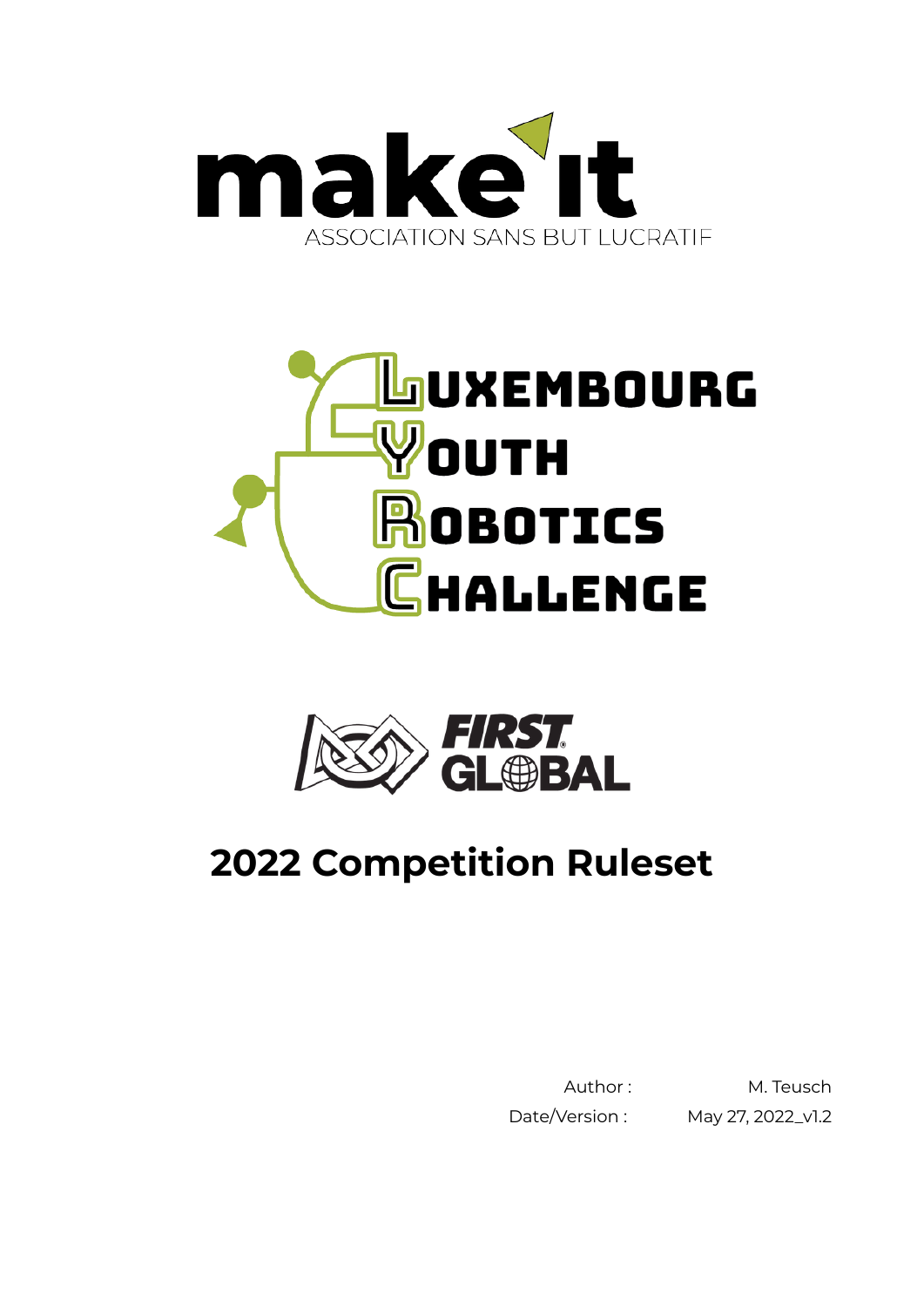## **Introduction**

The LYRC is Luxembourg's only youth robotics tournament as of 2021. As such, make it wants to create a unique event giving the young population an overview of STEAM and its applications in practice.

This guide will explain each competition and introduce the environment as well as the rules by which this competition will be established. As there will be some international guests, this guide will be held in English. However, "Make it" a.s.b.l. proposes for certain competitions, Luxembourgish versions on their website [https://lyrc.lu.](https://lyrc.lu/)

#### **"Make it" a.s.b.l.**

 $\overline{a}$ 

"Make it" a.s.b.l. (non profit) was created in April 2018 to support the maker movement with focus on Luxembourg and its surrounding areas. The main goal of this association is to help prepare young talents to be ready for the upcoming challenges by bringing them a safe environment where they can learn new skills, share their ideas and engage in social responsible ways with our world.

"Make it" a.s.b.l. organizes a yearly national robotics challenge to ignite a passion for Science, Technology, Engineering, Arts and Mathematics (STEAM) among the many youths across Luxembourg. By bringing these future STEAM leaders together in an engaging and collaborative competition that drives home the importance, excitement, and applicability of STEAM education, "Make it" a.s.b.l. inspires students to learn the skills they will need to make the discoveries their parents and grandparents would consider miracles, impossibilities, or just plain science fiction.

With the support of the national ministry of education's innovative cell, SCRIPT, "Make it" a.s.b.l. plans these robot challenges to find a team capable of representing the Grand Duchy of Luxembourg during the FIRST Global robotic challenge competition.

As such, "Make it" a.s.b.l. thrives to foster understanding and cooperation among the youth as they use their abilities to solve the world's problems. Participation in this challenge is about so much more than just robots. As participants learn to find solutions to the world's grand challenges – water, energy, security, medicine, food, and education – they learn how to work with each other, trust each other, and become part of a truly global community.

### **This Document and Its Conventions**

These rules are explicit. All teams are expected to abide by the LYRC competition rules as they are written and must follow the intent of the rule.

This rules manual is originally written in English but may be translated into other languages to improve the ease of access and understanding for teams. In the case of apparent conflicting meanings between a translated version and the English language version, the English version published on the "Make it" a.s.b.l. website will be considered the correct version.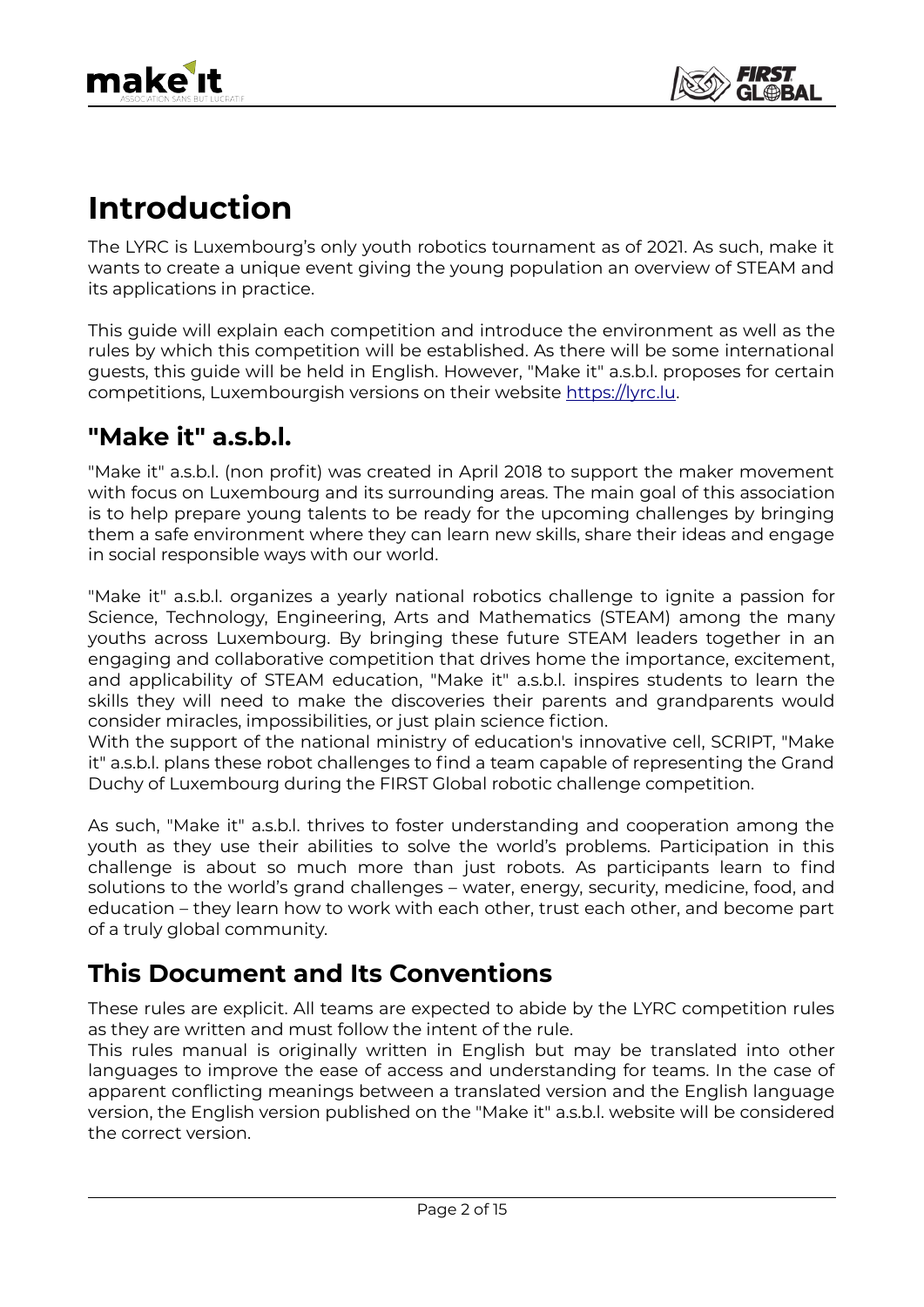

## **Participation rules**

## **Registration**

When you have your team ready, please fill in the registration on the lyrc. Iu website and send it back to "Make it" a.s.b.l. before the given deadline (see [lyrc.lu](http://www.lyrc.lu/) website). You will receive a confirmation of your registration and a specific identity of your team.

As soon as the registration is completed, you will be contacted within a few days to discuss the hardware needed to complete the challenge. Please note that the hardware section will detail all the information necessary concerning the material chosen.

### **General ruleset**

 $\overline{a}$ 

For all the competition, please follow the general ruleset available online through our website [www.lyrc.lu](http://www.lyrc.lu/). Please download the current year edition and follow the indicated rules as presented. When there are differences in the ruleset (general versus this paper), the specific ruleset per competition overrules.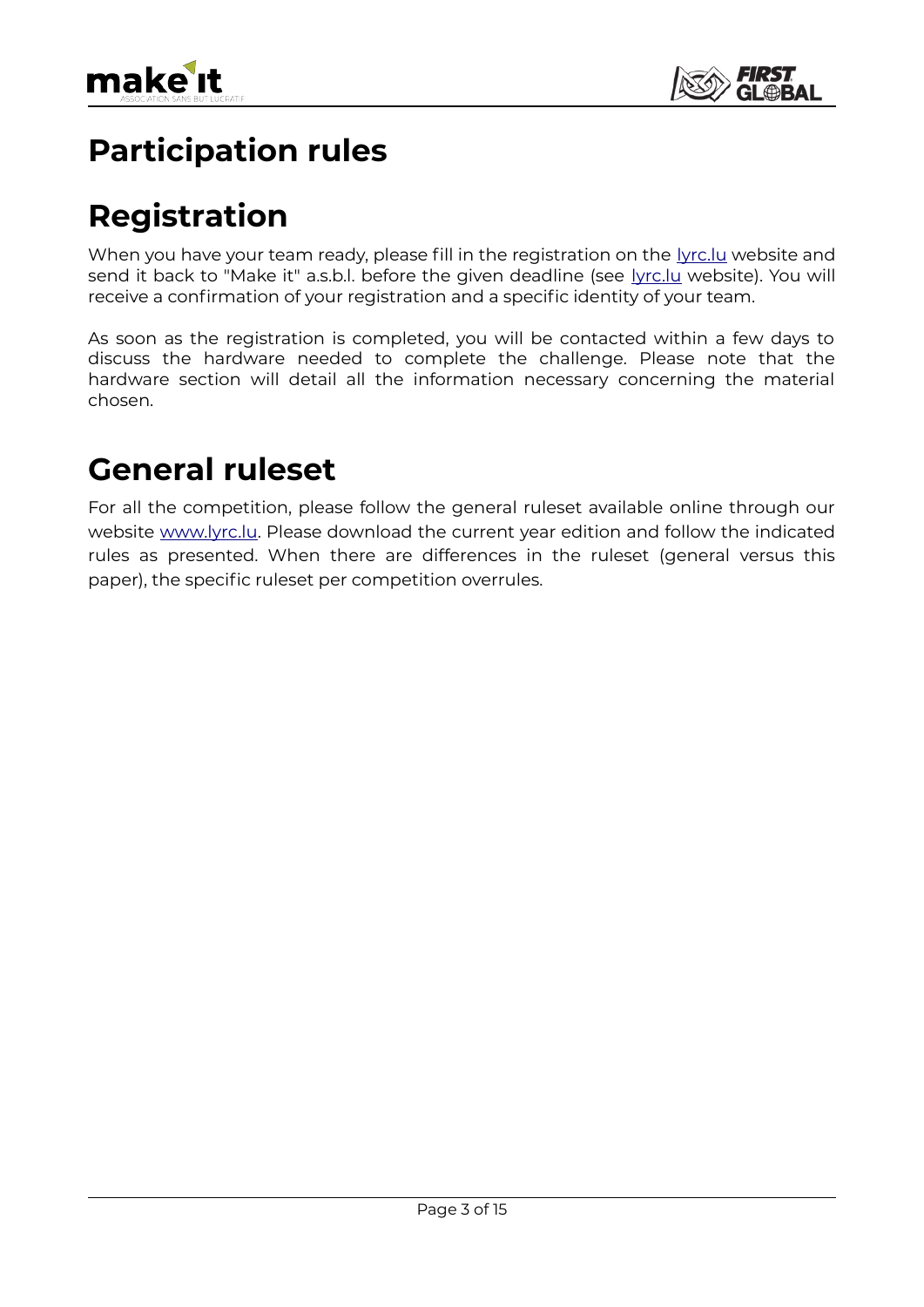



### **This Document and Its Conventions**

These rules are explicit. All teams are expected to abide by the LYRC competition rules as they are written and must follow the intent of the rule.

This rules manual is originally written in English but may be translated into other languages to improve the ease of access and understanding for teams. In the case of apparent conflicting meanings between a translated version and the English language version, the English version published on the "Make it" a.s.b.l. website will be considered the correct version.

### **Participation rules**

#### **Teams**

 $\overline{a}$ 

The LYRC challenge brings together young talents from the country in order to find the most talented ones to bring together a team representing Luxembourg on the upcoming challenges. As such, the competition is looking for

- young girls and/or boys,
- aged between 13 and 18 years (inclusive) for FIRST Global,
- with no skills or prerequisites required to participate.

We are looking for teams between 2 and 5 members (youngsters) plus one mentor (preferably with an experience in a science/technological domain). The team should be able to work together, meet in regular moments and provide feedback of their progress.

A team can be composed of people from all regions with the requirement to be able to work as a team and have a positive attitude towards the competition.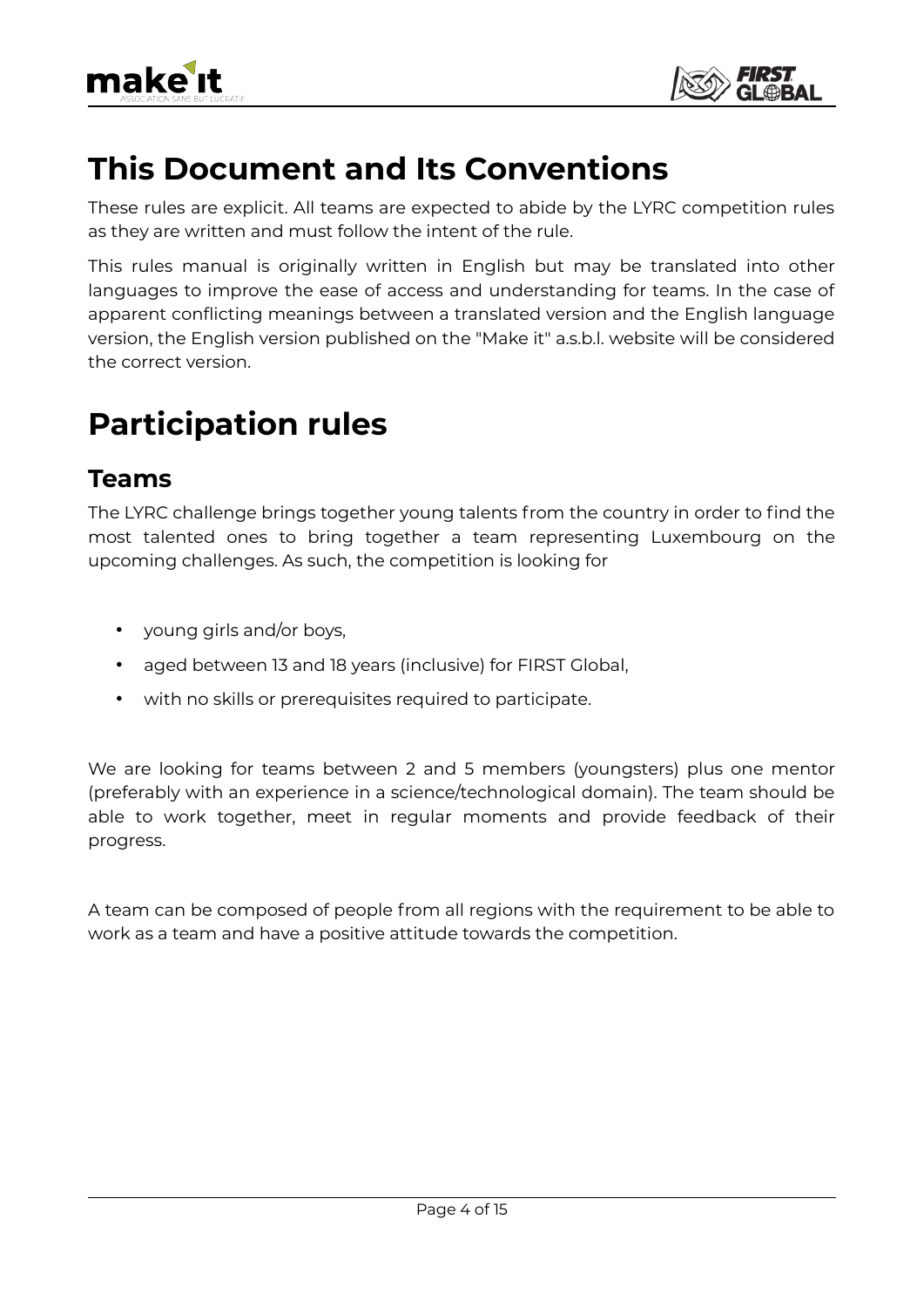



## **Competition rules – FIRST Global qualification**

#### **The competition**

In today's world, resources become more and more rare and in need of protection. As such, we hear on a daily basis, that our water reserves are getting polluted by industrial waste, mismanagement or other influences.

The 2022 challenge of the FIRST Global team will be to build a robot which can help reduce waste by collecting particles on a field, and separate them according to the category they belong in. As such, your team should be able to build a robot which can differentiate between yellow and blue color, collecting and dropping the particles (in this case balls) to their respective collection points. For each correctly sorted and collected particle, there will be points scored for your team.

To enhance the collaborative aspect of the competition, teams have the possibility to build a dam on the field, so that the middle space, symbolizing a river, can be crossed.



*Blue and yellow balls*

To make the competition similar to the FIRST Global principles, "Make it" a.s.b.l. will distribute each team a robotic kit out of which they need to create their robot. No external parts are allowed next to the ones you will receive from "Make it" a.s.b.l.! Before the robot can compete, a jury will inspect the robot and the software it's using to make sure everything is according to this ruleset.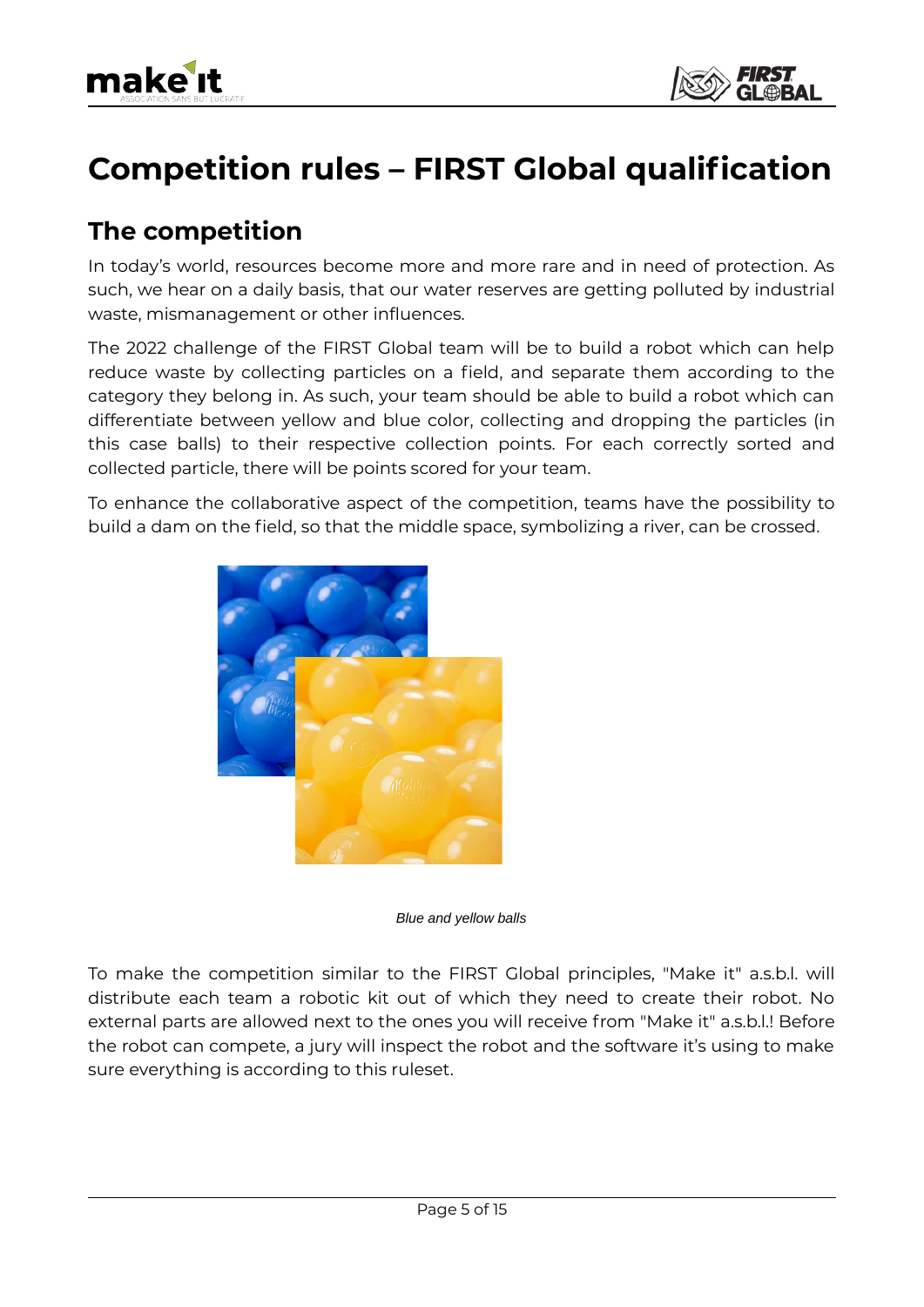



In the following sections, you will find information about the construction and programming of the robot as well as details about the competition in general. For all further questions, please send an email to [robots@makeit.lu](mailto:robots@makeit.lu) to inquire.

### **Hardware (in general)**

In order to be able to participate in the LYRC competition, the competitors have to use a specific set of hardware which will be distributed by "Make it" a.s.b.l. to the mentor after the team registration has been confirmed. The hardware distributed is the sole hardware used in the competition. It is not allowed to modify the parts or temper in any other way with the distributed hardware.

The set of hardware is and will remain the property of "Make it" a.s.b.l., and the association retains itself the right to ask for compensation when parts are missing or have been destroyed during the competition process. The mentor will be asked to return the kit in its original state within one week after the competition took place. The return will be protocoled by a "Make it" a.s.b.l. member, and the mentor will receive a confirmation paper that the transaction was successfully performed or, if necessary, parts must be replaced in the kit.

### **Hardware (add-ons)**

Based on the distributed hardware kit, teams will have the opportunity to add extra parts to their robot, following the rules indicated in this section. The extensions need to be presented separately to the jury for the team to achieve the compliance sticker for the competition. The requirements for the add-on hardware are the following :

- only passive parts are allowed (motors, sensors, etc are forbidden)
- the total weigh of the extensions cannot surpass 150 grams
- any material can be used, but preferred are PLA plastic, wood or cardboard (not extensive)

#### **Weighing session**

 $\overline{a}$ 

To prove their compliance with the previous section, teams are required to present their add-on(s) to the jury at inspection (see below). The parts will be weighed by a jury member and protocoled according to the rules. The team members presenting the robot will have to sign this protocol and, if necessary, make changes to their robot to achieve compliance. Only compliant robots will get the "check" sticker from the inspection team and, as such, will be allowed to present themselves to the competition matches.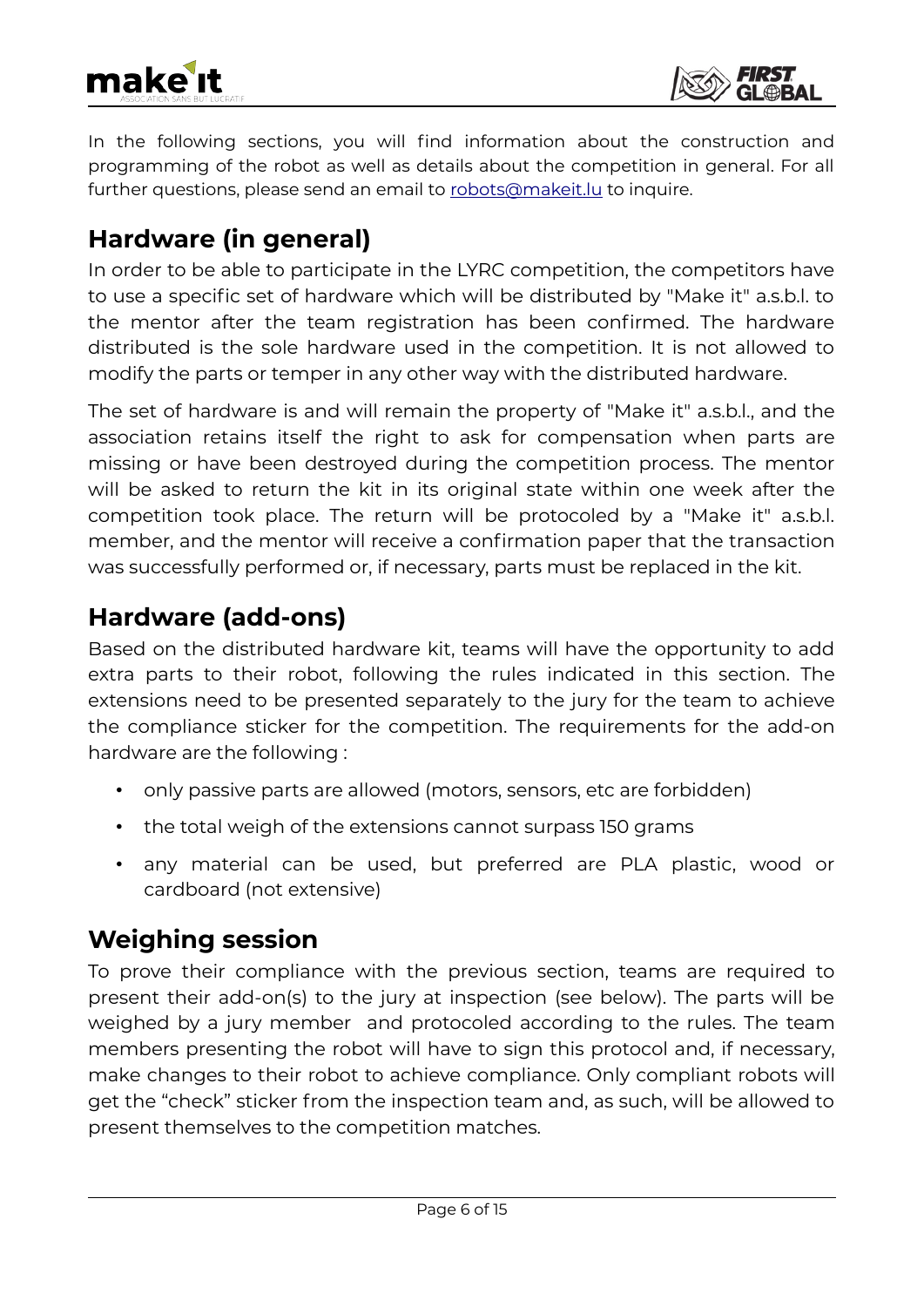



### **The robot [hardware]**

To make the competition fair, the robot has to follow certain restrictions when it comes to software and hardware. This will allow the competition to be more balanced.

#### **Hardware rules**

| <b>Dimensions</b>          | The final robot cannot exceed the dimensions of<br>30cm x 30cm x 45cm [length x width x height] at the<br>start of the competition. During the competition, it is<br>possible that the robot extend itself in any way to any<br>dimension.                                                                              |
|----------------------------|-------------------------------------------------------------------------------------------------------------------------------------------------------------------------------------------------------------------------------------------------------------------------------------------------------------------------|
| <b>Aggressive behavior</b> | Robots must not be built to harm or interfere with<br>competitors' robots. It is strictly forbidden to make the<br>robot engage in aggressive behavior like rampage,<br>shooting or hindering other competitors. Teams with<br>such a behavior will be disqualified immediately and<br>cannot continue the competition. |
| <b>Spare parts</b>         | During the competition event, there will be no spare<br>parts available other than the ones the teams have in<br>their kit. Whenever a motor dies or pieces are broken,<br>teams must find an innovative solution to be able to<br>continue the competition.                                                            |
| Checkup                    | Every robot must be inspected by the LYRC jury (see<br>inspection booth) prior to engaging in the competition.<br>Refer to the upcoming Inspection section for more<br>details.                                                                                                                                         |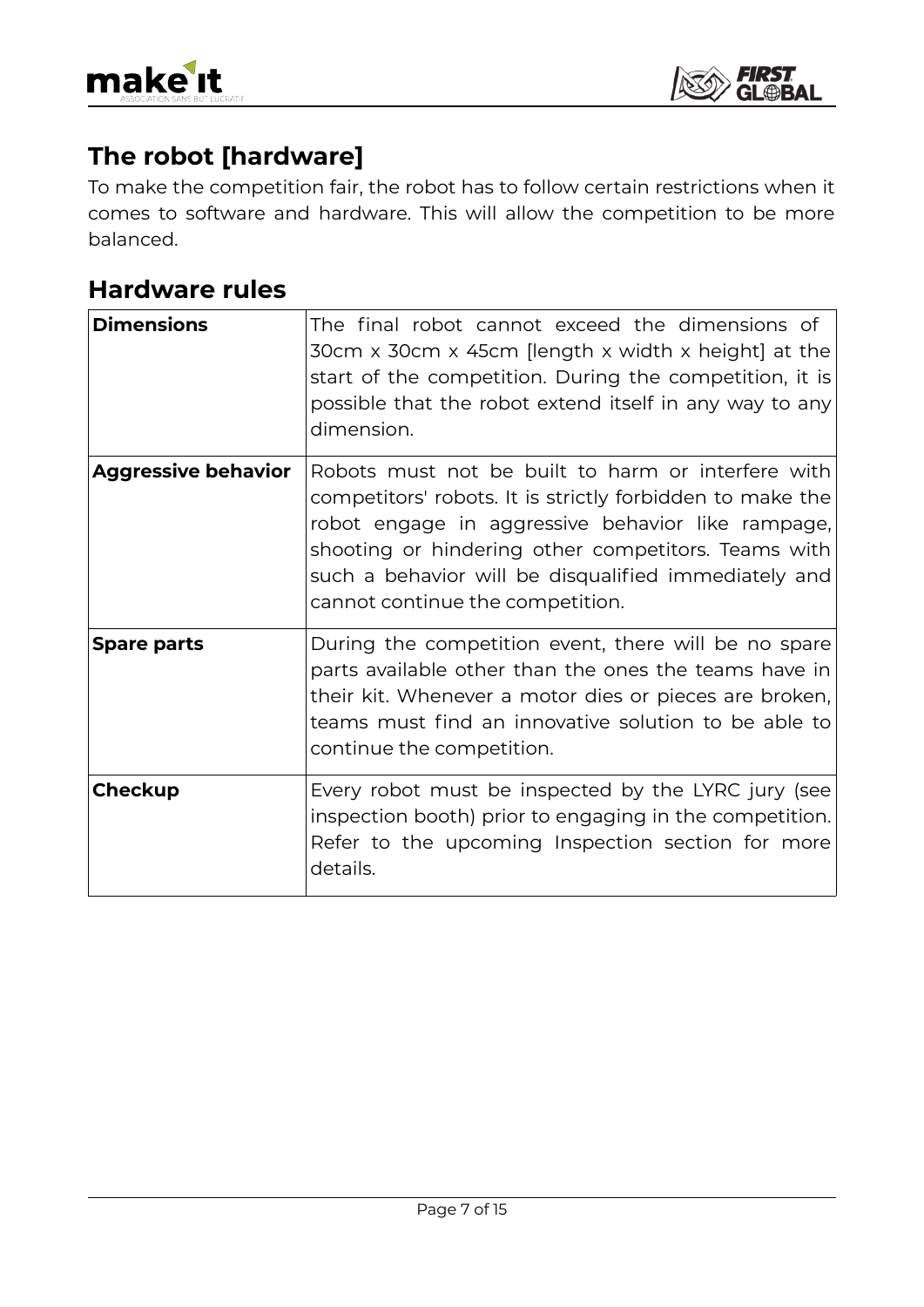



#### **The robot [software]**

The competition will require some programming. This can be done with several tools and the team can choose the one they prefer. Some recommended examples are the makeblock app, Arduino coding app, Scratch or Google Blockly. The task(s) the robot must fulfill has (have) to be achieved partly manually (executed by a human team member) and/or automatically. Here is a list of tasks to be done for either category. Software must be shown at registration booth before the event. It is not allowed to drastically change the software during the competition. Only minor changes are allowed. When both manual and automatic are allowed, the team can decide which implementation they want.

| <b>Task</b>                                           |  | <b>Manual Automatic</b> |
|-------------------------------------------------------|--|-------------------------|
| Movement on field (forward, backward, left and right) |  |                         |
| Movement of the arm (up, down)                        |  |                         |
| Detection of color                                    |  |                         |
| Clamp activation (open, close) [if used]              |  |                         |
| Detection of home/base field                          |  |                         |

#### **Inspection**

 $\overline{a}$ 

Each robot (hardware and software) has to be inspected by a member of the jury of LYRC before the robot and its team can present themselves to the competition. Each team must present their robot at the inspection desk at least one hour before the competition starts. Each robot, which has been cleared for the competition, will receive a sticker that has to be worn at all times on the robot. If your sticker is lost or gets destroyed, you must get a new one as teams without stickers will be disqualified.

#### *Rules of behavior on the field*

Follow the "General rules" (see above).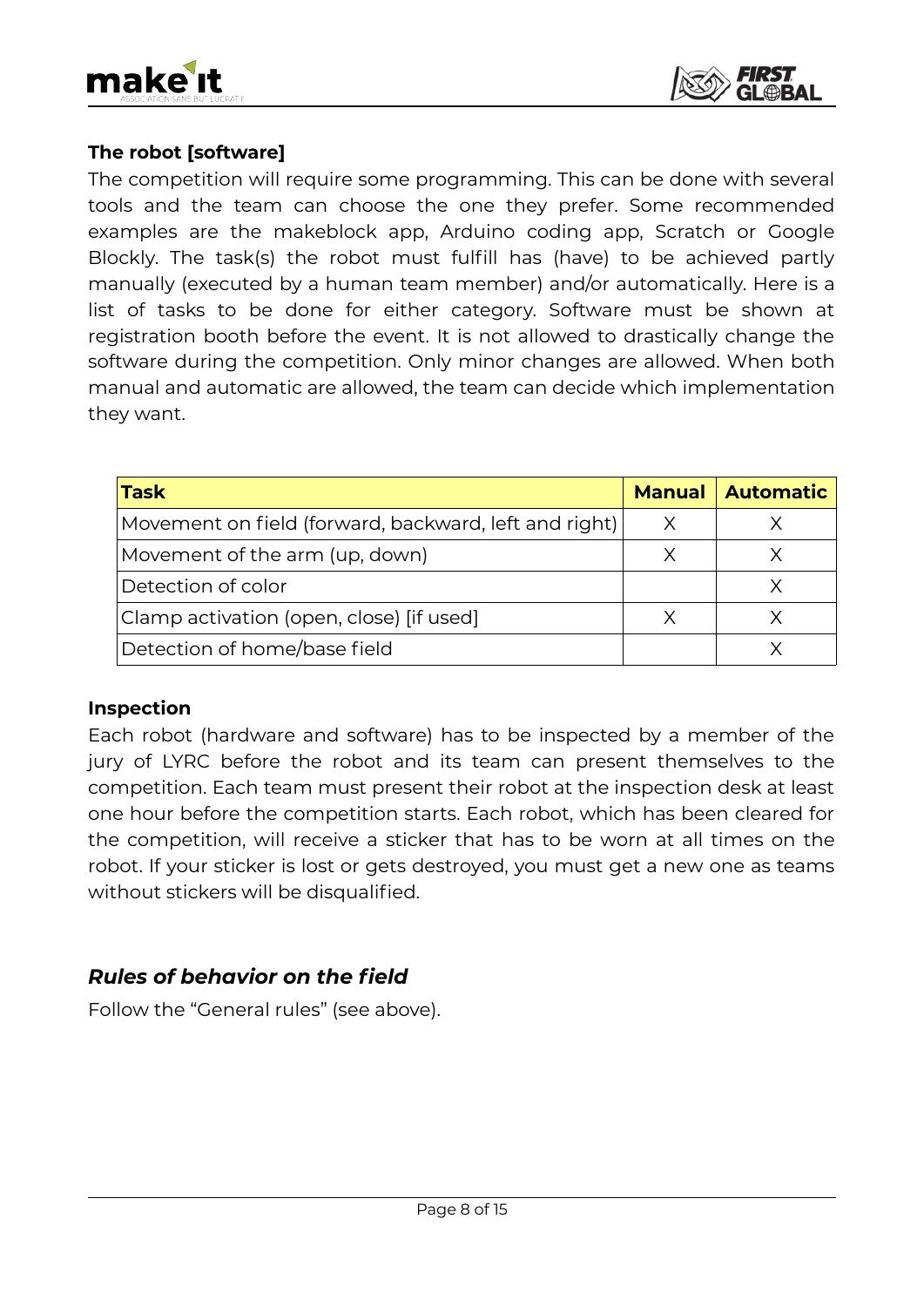

### **Competition & game**

### **General rules & scoring**

There will be as many games as required to determine a winner of the competition. Each game will last three (3) minutes and oppose two (2) teams.

Scoring for the competition will be split into several categories and the game is based on a knockout principle.

#### **Points for matches (attributed per match)**

| <b>Match</b><br>points | <b>Description</b>                                                                                                         | <b>Points</b>        |
|------------------------|----------------------------------------------------------------------------------------------------------------------------|----------------------|
| <b>Competition</b>     | Each round will have a counting of the items collected. Scoring will be<br>added depending on the items in your home base. |                      |
| <b>Particles</b>       | Bring back colored balls to their respective zone.                                                                         | 2 pts / blue ball    |
|                        |                                                                                                                            | 5 pts/yellow<br>ball |
| Daml                   | Build the dam (coop) to join other shore.                                                                                  | 20 points            |
| Come<br>home           | Bring your robot to its home zone before the clock runs out.                                                               | 10 points            |
| Park it                | Park your robot on the main bridge (not touching the<br>ground).                                                           | 5 points             |

#### **Points and awards (attributed once)**

| <b>Award</b>                      | <b>Description</b>                                                                                                                                                                          | <b>Points</b> |
|-----------------------------------|---------------------------------------------------------------------------------------------------------------------------------------------------------------------------------------------|---------------|
| <b>Public</b><br><b>Relations</b> | Each team can decorate their booth with the story of<br>their robot. The use of posters, videos, flyers, etc is<br>encouraged. However, the cost of these items remain<br>within the team.  | 20 points     |
| <b>Ingenious</b>                  | Build your robot in an ingenious way. "Make it" a.s.b.l.<br>smart by adding cool and interesting features that will<br>help its performance.                                                | 20 points     |
| Coop                              | Talking to other team members and sharing<br>information to help each other is a strong skill we're<br>looking for. The fact of not communicating with others<br>won't benefit you!         | 10 points     |
| <b>Positive</b><br><b>Energy</b>  | Team members should all be positive no matter where<br>they rank or how they evaluate their chances of<br>succeeding in the challenge. It's not about winning it's<br>about fun with STEAM. | 10 points     |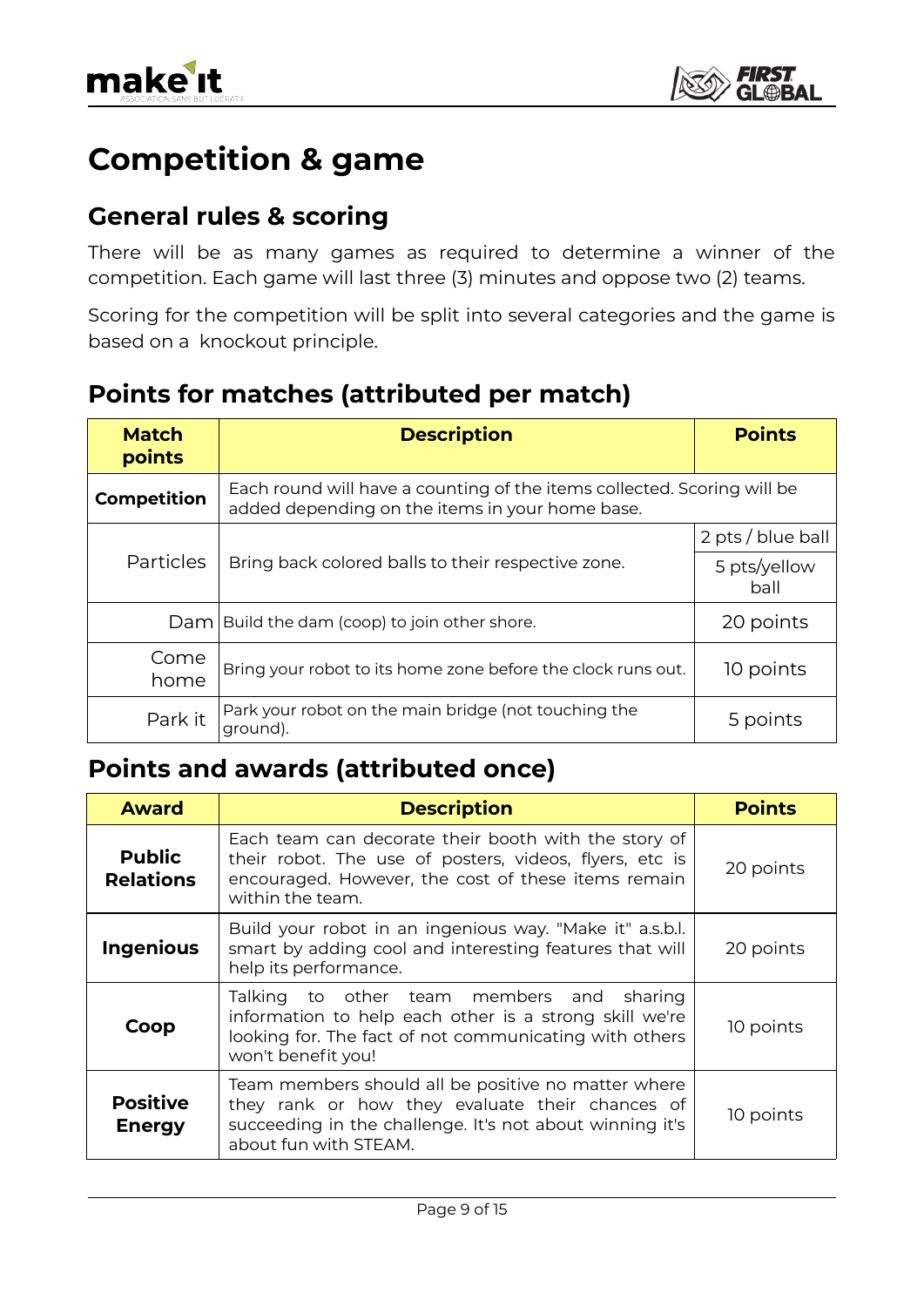



### **The competition**

The competition field is a flat surface of size 2m x 3m with several zones for different purposes. Each team has a colored "home base" zone (red and blue), where the robot will start and end its course. There is a "pit" zone where your team members can freely move around. You can touch the robot only when it's in this team pit (about 1,2m x 1,2m space, where the pit overlaps the home base (60cm x 60cm)). At all the other times, touching the robot is forbidden.

The purpose of the game is to make your robot collect balls for your team while collecting them in different areas. Each ball has a specific color : yellow (heavy waste) and blue (recyclable waste). Once your robot has detected a ball's color, it must bring it to its respective collecting station. At the end of the game, the more balls your robot has brought into the stations, the more points your team gets.

In the middle of the playfield, there is a river (symbolized by a blue colored zone), which cannot be crossed by robots. Any attempt to cross this zone results in the loss of the robot and, as such, a disqualification for the team for that match.

In order to cross the river, teams can build a dam using the dam pieces (2 per side) to form a line with no holes. As soon as the dam is constructed, a jury member will flip the color of the river from blue to transparent. This means that the river can be safely crossed by robots.

As long as there is no dam installed, the river can only be crossed at the bridge (end of playfield).

There's a bonus score on the robot being parked inside your team zone or onto the bridge when the game has ended. Robots need to stay at least for 10 seconds in their parked position (without manual control) in order to earn the bonus points.

To start the game, a jury member will pour the balls from the team zones (middle of the competition field) onto the game zone. Balls will be distributed randomly, with the possibility that some will be placed into the river zone. Those balls can only be retrieved when the river is dry (by building the dam).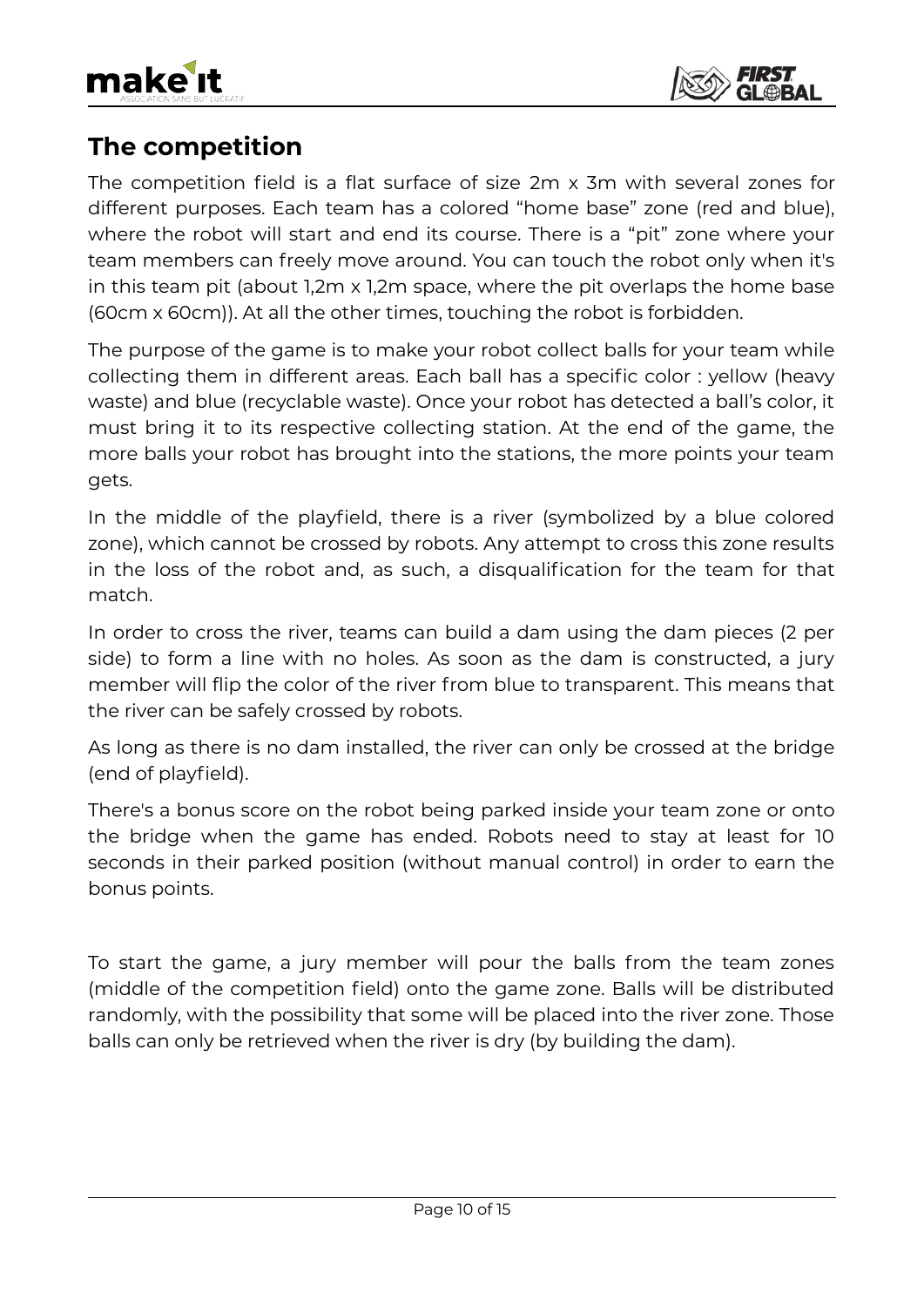

*FIRST<br>GL@BAL* S

#### *Example of field :*

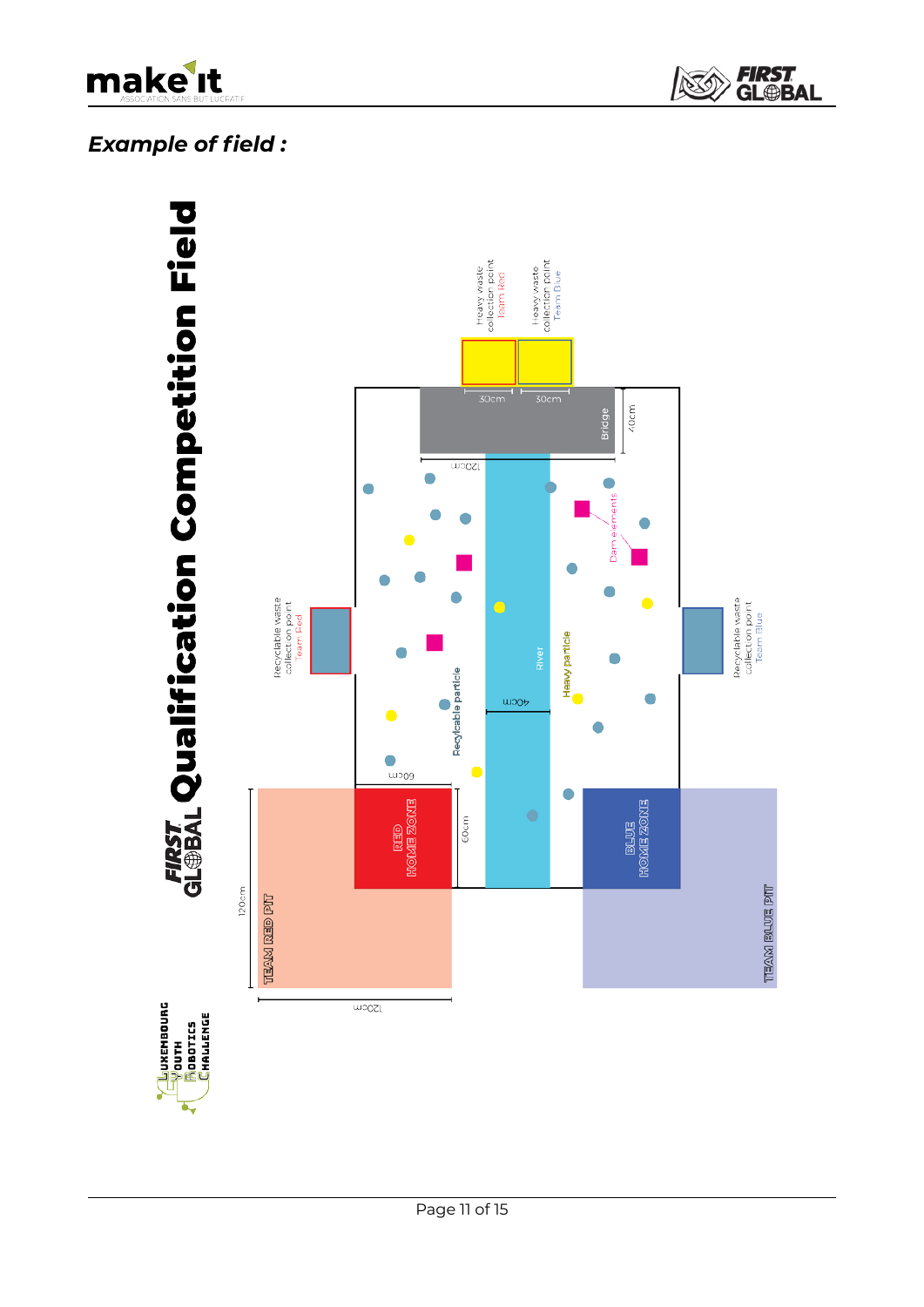



#### **Game rules**

- 1. During the competition, there can only be a maximum of two (2) team members in the pit area. The mentor is not allowed in the pit area. Team members can move freely in the designated pit area but cannot leave this area. Calls from the judges/referees must be observed.
- 2. The teams must be on the field **at least** 5 minutes prior to competition time, ready to perform. As soon as the competition is over, teams are required to leave the pit cleaned up for the next team to arrive. Not showing up in time will result in a loss by forfeit for the team not attending.
- 3. Robots must stay on the competition field. If a robot goes completely out of bounds or appears to have a high likelihood of interfering with the game, it will be disabled by the Head Referee for the rest of the match. The robot can be attended after the match has finished and can be reenrolled in the next match.
- 4. Robots must not be dangerous or damaging to the field, or humans around the field. Robot or team actions should not damage the field or field elements or pose a safety risk to other team members or volunteers. If the Head Referee determines the team to be in violation of this rule, or that the team has a high likelihood of violating this rule, the robot may be disabled for the match and must be re-inspected before taking the field again.
- 5. Once a robot leaves the field of competition (for example by falling off the field), it will be disabled to rejoin the current game. There is no possibility to get the robot back on the field.
- 6. Play the game as written. These rules are written as simply as possible to make them as accessible as possible, regardless of a team's native language. Attempts to gain competitive advantage by employing an unintended method of play violates the rules and does not meet the spirit of the competition.
- 7. Robots must start the match within a 30cm x 30cm x 45cm volume (length x width x height). Before a match can start, all robots on the playing field must meet this requirement and carry the "checkup" sticker obtained from the Jury's inspection desk.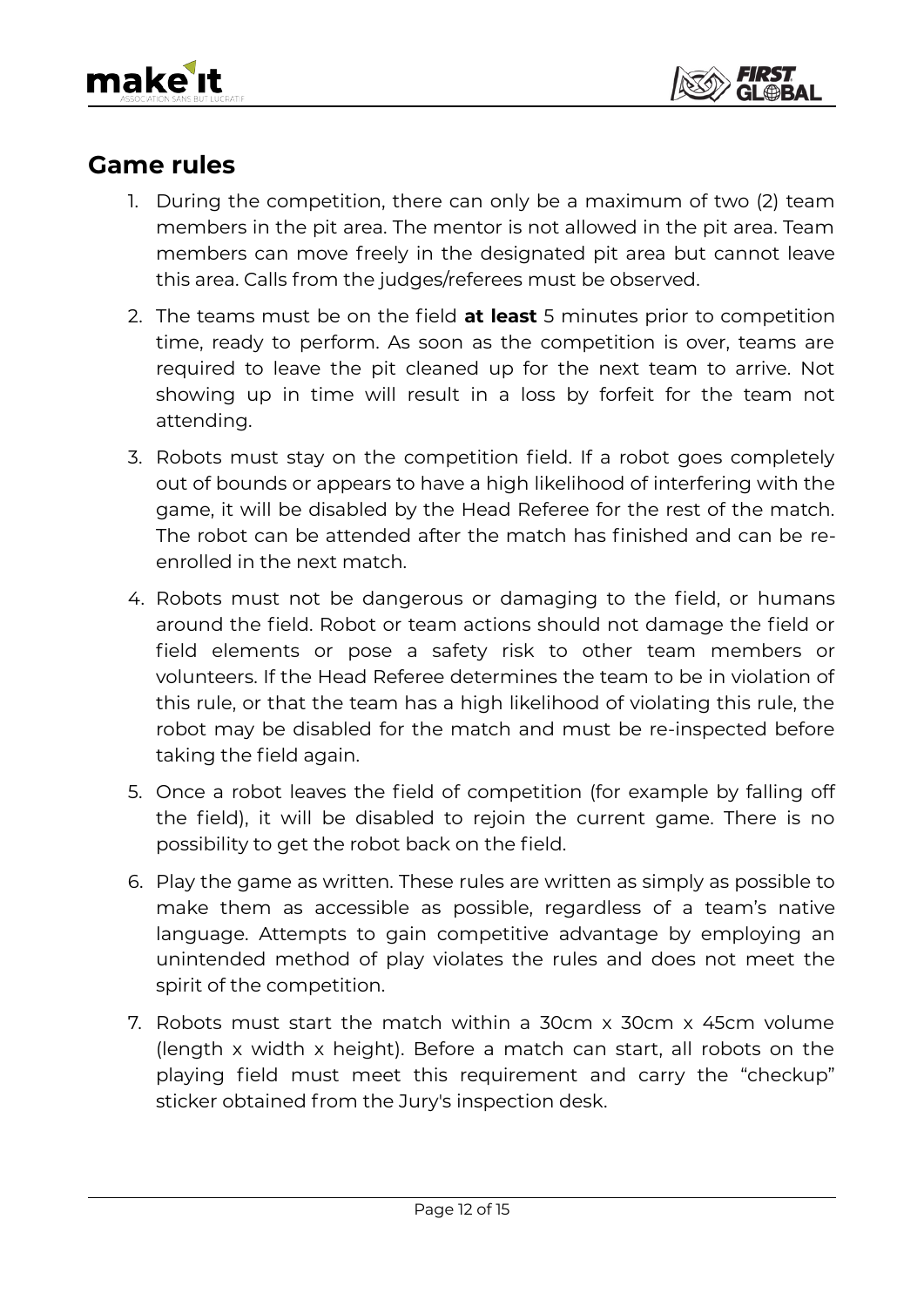



- 8. Each drive team may consist of minimum 1, maximum to 2 members. These are the only team members allowed at the field/pit zone and to set up the robot. Team members must remain in the pit during a match and cannot be replaced by another team member as long as the match lasts.
- 9. Robots cannot pass the "river" zone when it's still "running water". Only when the dam is built, and the river changes color to match the field, passing is allowed.
- 10. No communication is allowed with persons outside the team during a match.
- 11. Team members should not touch anything inside of the playing field until a referee indicates that it is safe to do so. Team members should not reach into the playing field and contact the field surface, field structures, any game elements, or robots, either directly or transitively through an object, unless the flags on the field are green to indicate that the playing field is safe to enter. This rule applies both before and after the match, and in all situations.
- 12. Robots should stay in one piece on the field and may not intentionally detach and/or shoot parts on the field during a match. If a piece falls of the robot, the head referee will decide upon the action to be taken.
- 13. Don't intentionally damage, tip over, or disable other robots. Strategies which are aimed at damaging, tipping or disabling other robots are not allowed. Teams are responsible for the actions of their robots at all times. Driving recklessly is not an excuse for tipping or damaging another robot. Teams are also responsible for building a robust robot which will not easily tip or become entangled due to minor contact.
- 14. Scores will be calculated when everything comes to rest at the end of the match.
- 15. Robots must function in imperfect situations. The field and placement of items within the playing field may vary by up to  $\pm$  50mm except if specifically noted in the field build guide. Robot designs should be robust enough to work effectively even if the field or game elements are not perfectly sized or have a slightly different texture or color.
- 16. After the match has started, a team's robot can only be interacted with in the team "home base" zone. Outside this area, no touching is allowed.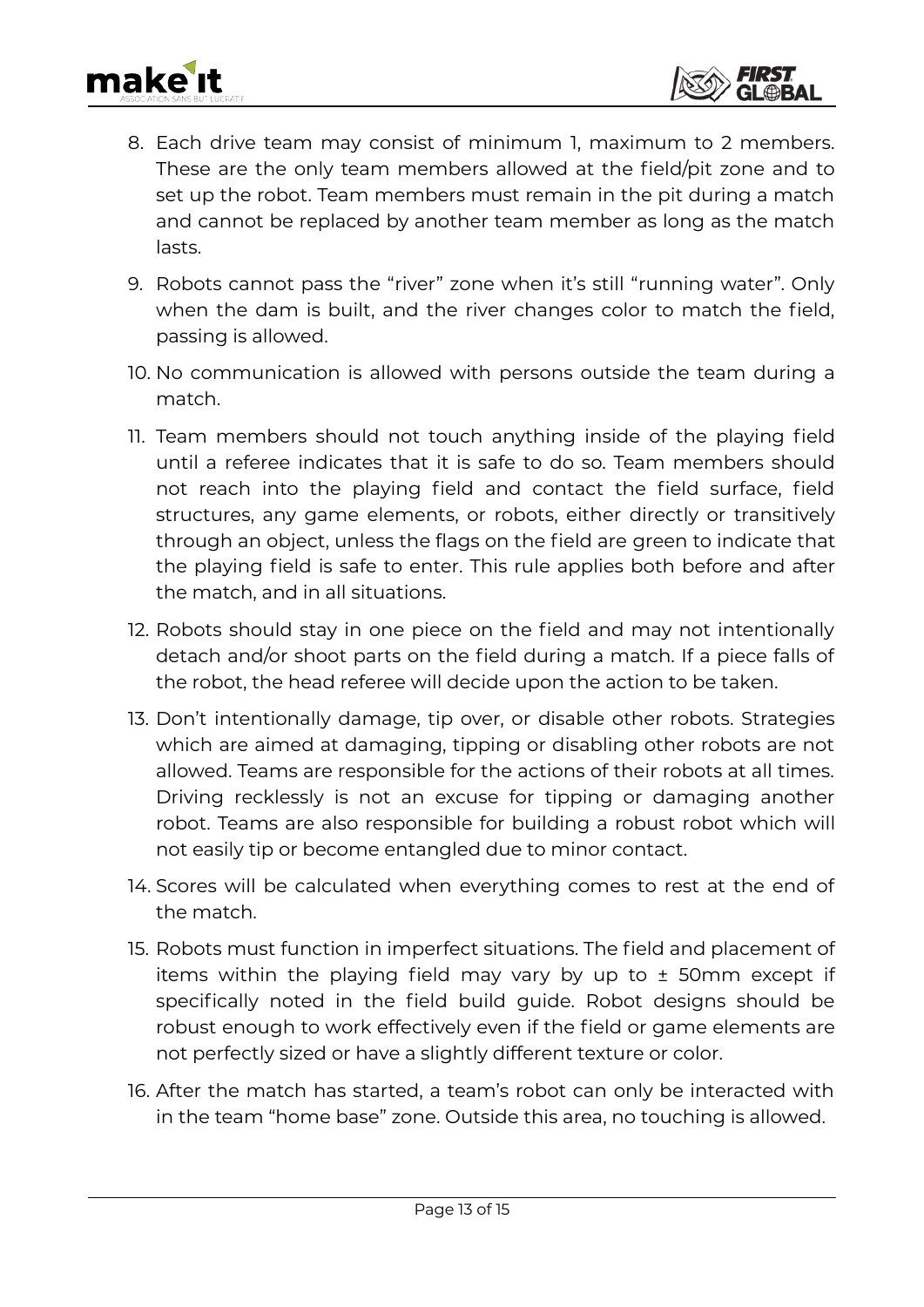



- 17. Communication with spotters in the stands or via any wireless communication means is not allowed. This rule is not intended to apply to general cheering and support.
- 18. Accidental tipping and entanglement may occur and is part of normal game play, however intentional or egregious violations as determined by the Head Referee may result in disqualification. Repeat offenses may result in a team being disqualified from the rest of the event.
- 19. Once the robot has moved under its own power, the robot may not be touched (outside the team's home zone) by any humans until the match has ended. Teams can only repair their own robot in their home zone, where robot contact is explicitly allowed.
- 20.Strategies aimed at causing an opponent to violate a rule are not allowed. If a team forces an opponent to violate a rule, the penalty that would typically be assigned to the opponent will instead be assigned to the alliance that forced the violation.
- 21. Robots may not grab, grapple, or grasp field elements unless otherwise explicitly permitted. Robot mechanisms should not be designed to react against multiple sides of a field element. This rule excludes game objects.
- 22.Scores are final and there are no replays, all Head Referee decisions are final and not up for discussion. All of the volunteers at LYRC work hard to provide fair and consistent game experience for all teams, but they are human and may make mistakes. How teams deal with adversity will say as much about their character as how they deal with success. Teams should avoid situations which could be rules violations and make their scoring actions very clear to avoid misunderstandings.
- 23. All teams are expected to behave in a respectful and professional manner when interacting with other teams and staff during the LYRC event. Students and adults are held to the same standard, and teams may be disqualified from the LYRC competition for uncivil or egregious behavior from any party affiliated with the team. This rule is intended to prevent teams from damaging the field, either intentionally or unintentionally.
- 24.If teams have questions about rules or rulings, there will be a designated area near the field where the team can wait for the Head Referee or Technical Advisor and discuss the concern.